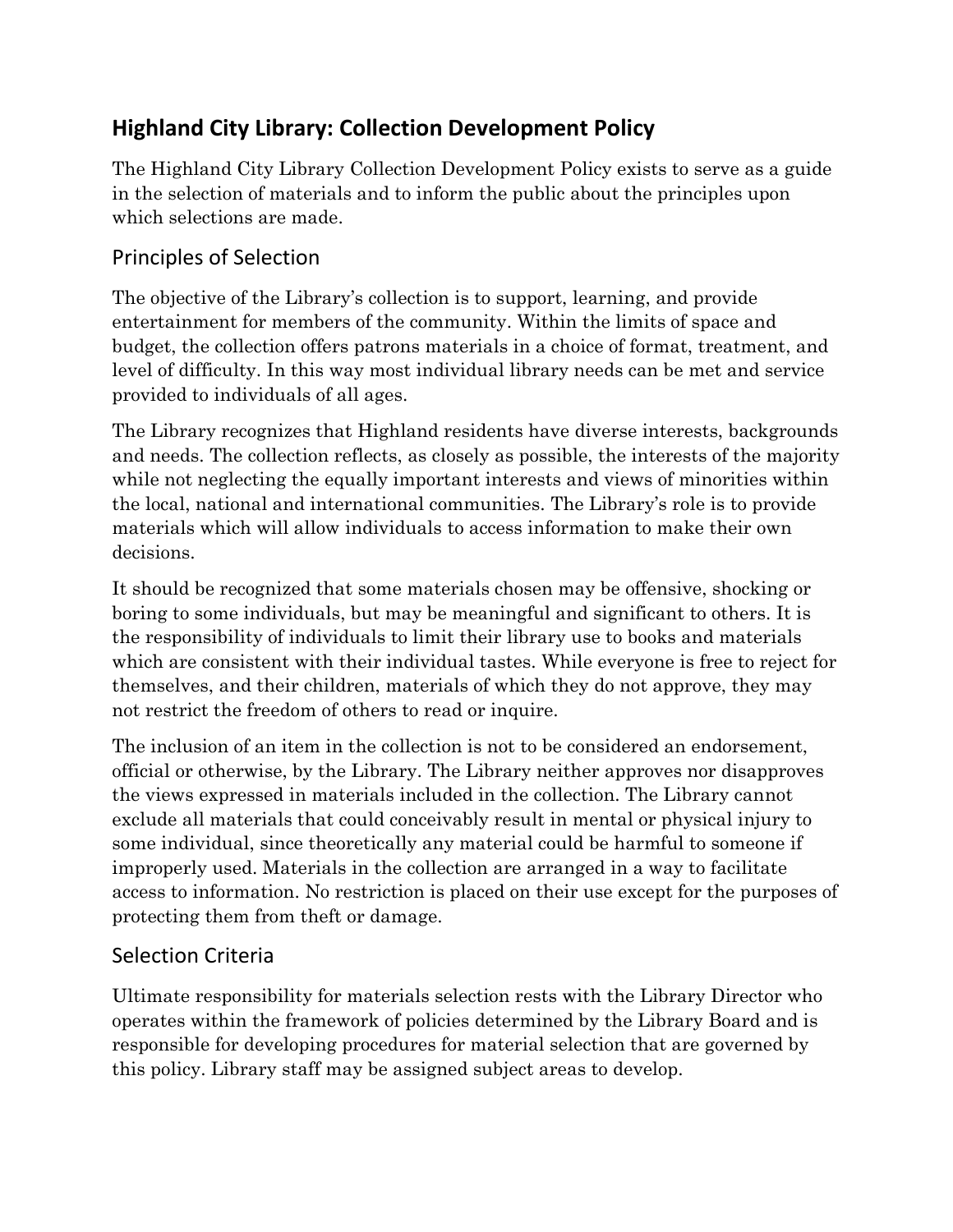The selection of materials is characterized by open-mindedness and responsiveness to the changing needs of the citizens of Highland. Materials are evaluated as complete works, and not on the basis of a particular passage or passages.

All acquisitions, whether purchased or donated, are evaluated by the following standards. An item need not meet all of the criteria to be acceptable, nor will any single criterion be decisive.

- Public demand
- Quality of content, including accuracy, timeliness, literary or artistic merit
- Quality and suitability of the format
- Social significance
- Reputation of author and/or publisher

• Inclusion in lists of recommended titles, standard bibliographies, and/or award winners

- Importance of subject matter to the collection
- Scarcity of material on the subject and availability elsewhere
- Price

The Library acquires materials as space and budget allow.

The Library does not buy pornography (as defined by the Utah State Code, Title 76- 10-1203) or materials which trade exclusively in sensationalism or would offend community standards.

Suggestions from patrons are encouraged and will be given due consideration.

#### Selecting Material for Children

In selecting library materials for children, the Library's objective is to provide a collection that meets the informational, recreational, educational, and cultural needs of children from preschool age through sixth grade and young adults from seventh grade through twelfth grade. However, resources of the entire Library are accessible to them as the need arises. Selection of adult material will not be restricted by the possibility that these materials may come into the possession of minors.

The collection contains materials which express a wide variety of views and are suitable for all ages and abilities. It is, therefore, the responsibility of parents or legal guardians to guide the reading, viewing, and listening choices of their children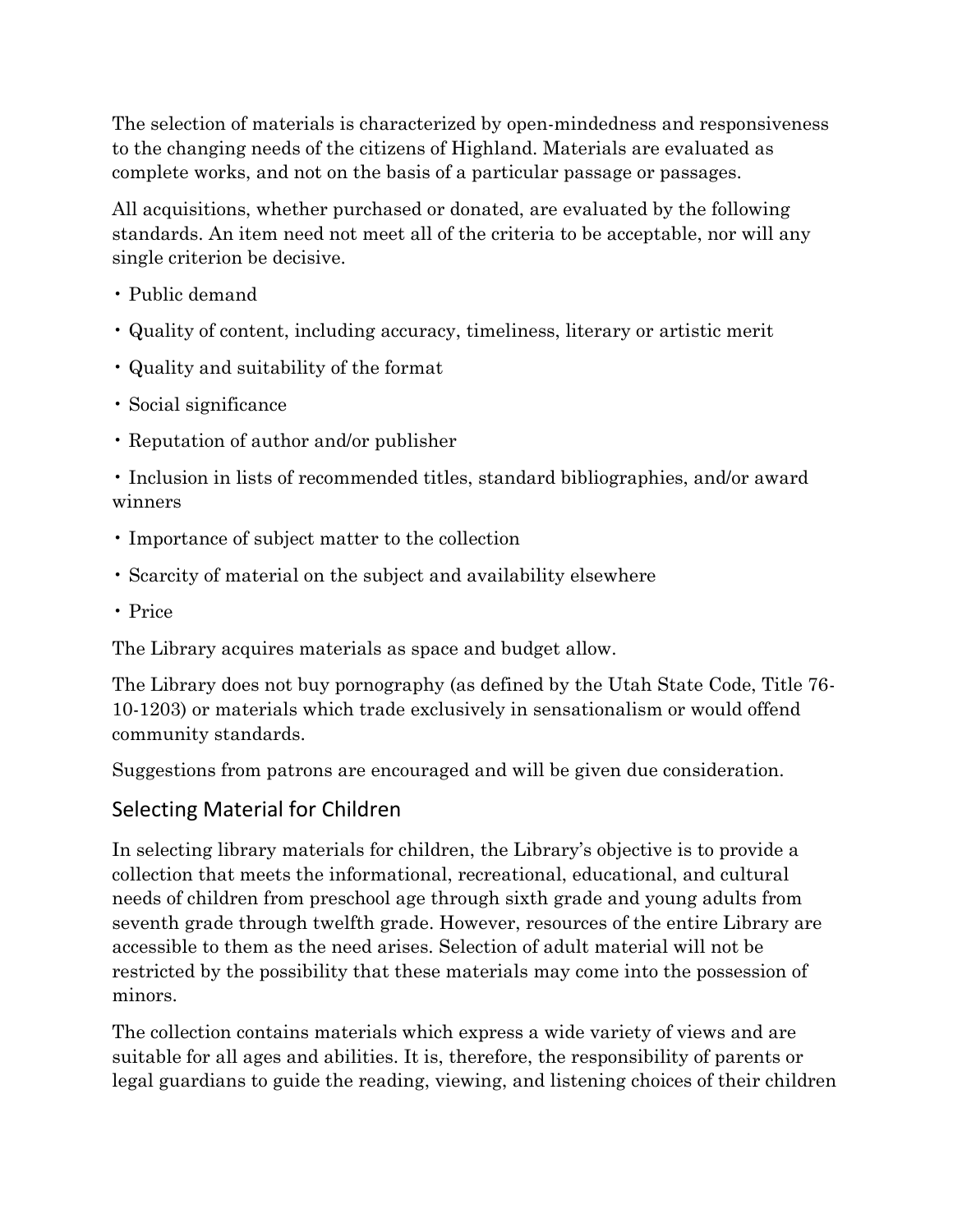and young adults, and to decide what their children may or may not use from this collection.

In providing materials for student use, the Library cannot provide multiple copies of individual books or textbooks for school assignments, nor can it duplicate subject materials extensively.

## Collection Maintenance

In order to maintain a current collection which meets the needs of the community, examination of materials is an ongoing process. When library books lose the value for which they were originally selected, they should be withdrawn. An item is considered for discard when it is:

- Obsolete, misleading or outdated
- Worn beyond use
- Damaged
- No longer circulating and/or used for reference purposes
- One of many copies of a formerly popular title.

Space availability and low circulation over a period of time are other factors that may influence the withdrawal decision.

Withdrawn materials are not automatically replaced. Replacement is considered in relation to adequate coverage in a specific subject area, availability of more current or better titles, suitability according to this selection policy and demand for the title.

Gifts, including donations and memorial items, are subject to these withdrawal and replacement policies.

Discarded library books, magazines, pamphlets, records, etc., may not be reserved for specific individuals. They may be offered for sale, on a first-come, first-served basis, at the library or at library sponsored used book sales. Donations of discarded materials may also be made, at the discretion of the Director, to neighboring libraries, educational institutions or charitable organizations.

#### **Gifts**

The Library accepts gifts of materials with the understanding that the Library may make whatever use of the material it feels appropriate. No restrictions on the Library's use of gift materials may be made by the donor.

Gifts become the Library's property upon receipt; they may not be reclaimed. Materials not needed in the collection will be placed in the Library's book sale;